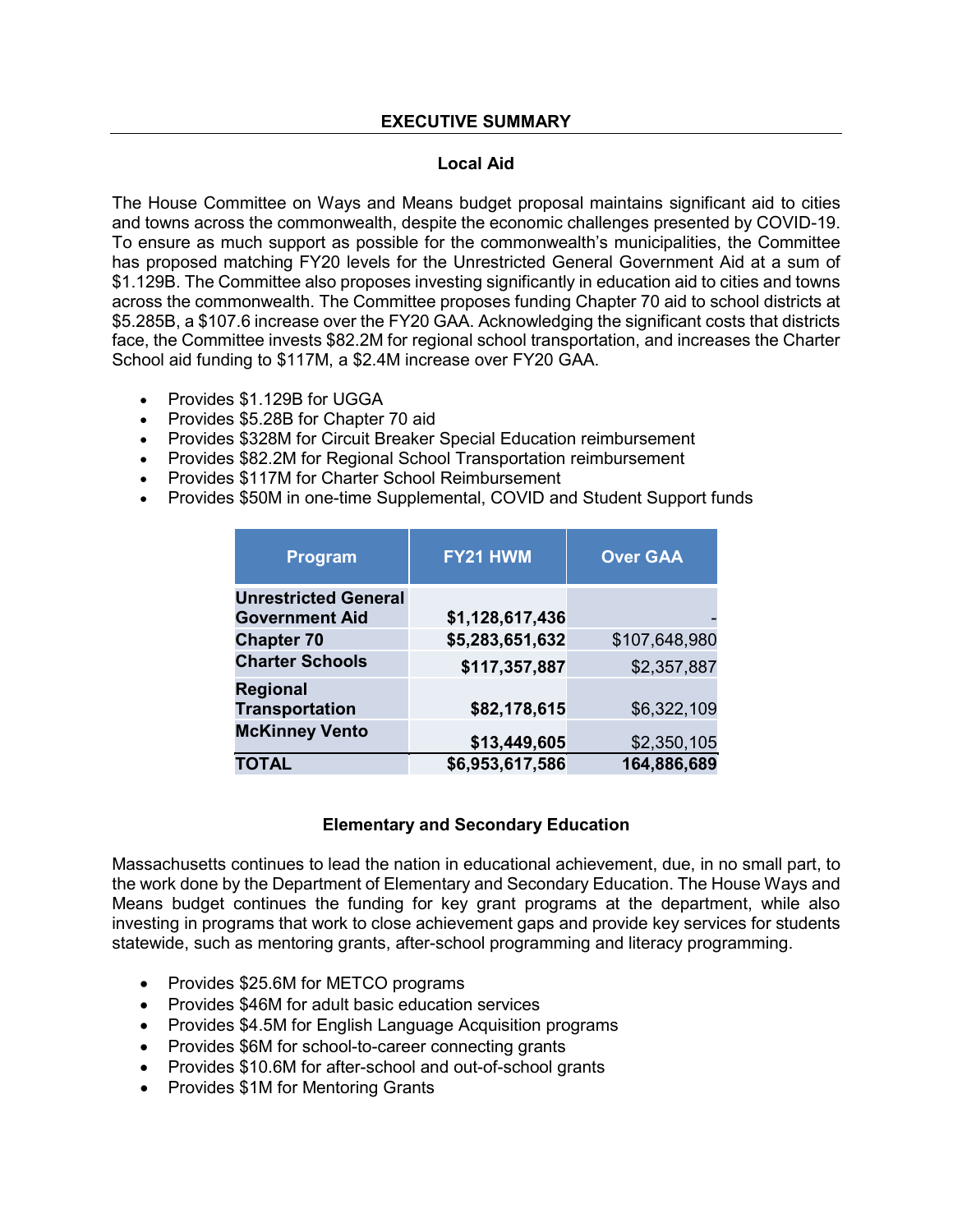## **Early Education and Care**

The Department of Early Education and Care provides services for the youngest members of our Commonwealth. It also provides subsidized child care services for some of the most vulnerable children, through the child care accounts for children referred by DCF and DTA, as well as lowincome families. The Committee is proud to strengthen our commitment to the child care provider workforce with significant investments in the child care accounts as well as investing \$20M in a salary rate reserve for providers.

- Provides \$315.8M to fund childcare for children by the Department of Children and Families and the Department of Transitional Assistance
- Provides \$286.7M for childcare for children from income-eligible families in the **Commonwealth**
- Provides \$20M for a salary reserve to increase rates for center-based early education
- Providers \$10M for a sliding scale fee reserve to support parents receiving child care subsidies
- Provides \$2.5M for early childhood mental health consultation services
- Provides \$10M for professional development opportunities for childcare providers

### **Higher Education**

The Committee recognizes the importance of a quality, attainable degree for Massachusetts students, and is proud to continue our investment in the campuses, as well as funding the state scholarship item at a historic level of \$120M. It also creates a new line item for the SUCCESS fund, which provides wraparound support for community college students from vulnerable populations.

- Provides \$560M for the University of Massachusetts system
- Provides \$290M for state universities
- Provides \$313.6M for community colleges
- Provides \$120M for the State Scholarship program
- Provides \$7M for the Community College SUCCESS fund

### **Energy and Environment**

From the Berkshires to Cape Cod, Massachusetts has a diverse landscape of open spaces and natural resources that improve quality of life and support our economy. The Executive Office of Energy and Environmental Affairs preserves and protects our land, water, and air for future generations to come with a commitment to clean energy and climate change mitigation in communities across the state. The Office also provides opportunities for outdoor recreation at our parks and beaches while supporting a sustainable food system. The House Committee on Ways and Means budget invests in these invaluable services to ensure the wellbeing of the Commonwealth's residents today and in the future.

- Provides \$101.5M for the Department of Conservation and Recreation
- Provides \$70.3M for the Department of Environmental Protection
- Provides \$32.3M for the Department of Fish and Game
- Provides \$30M for Emergency Food Assistance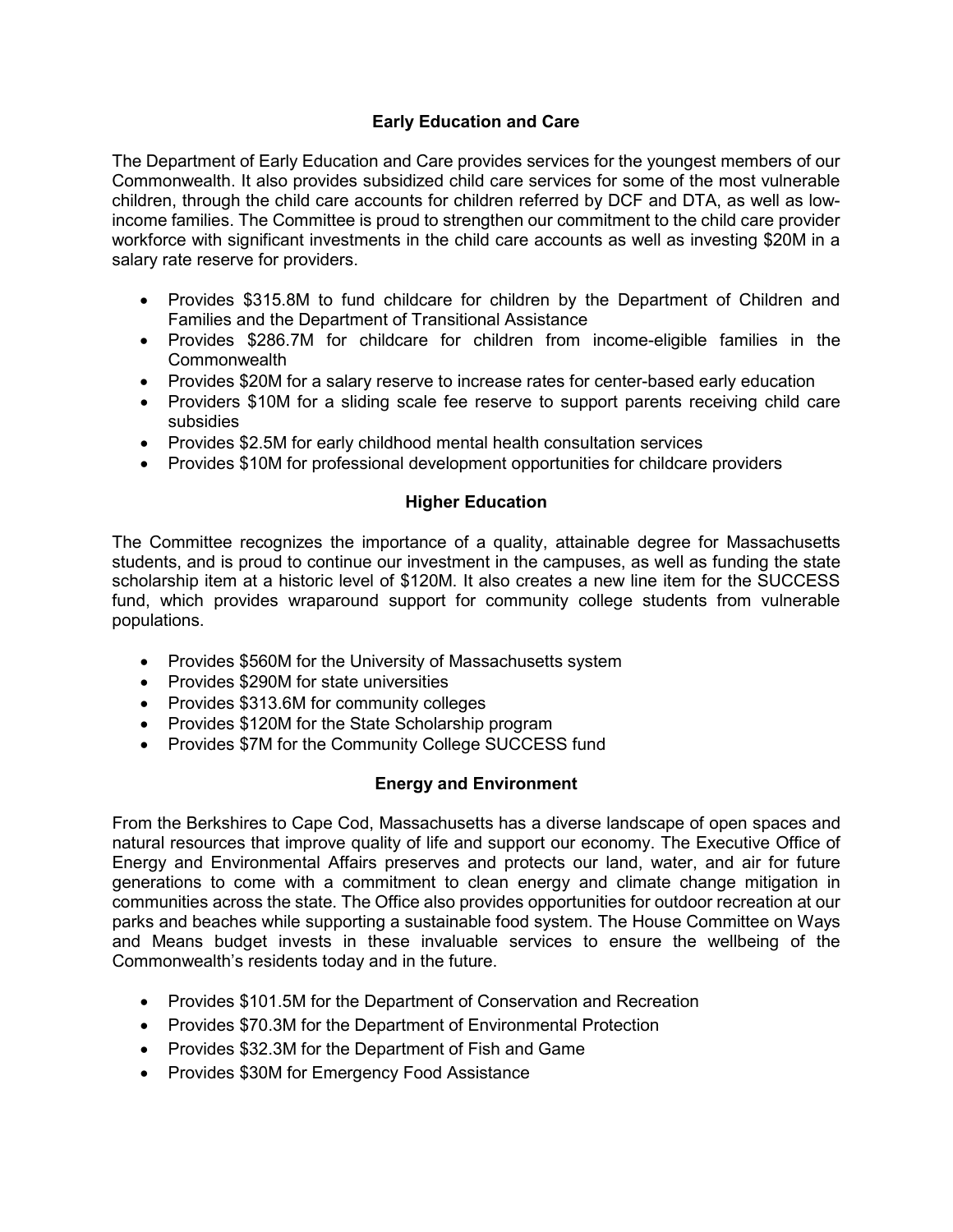# **Executive Office of Housing and Economic Development**

The Executive Office of Housing and Economic Development promotes economic opportunity for residents of the Commonwealth, advances community development initiatives, and fosters job creation and business growth. With Massachusetts' small businesses particularly hard hit with the breakout of the COVID-19 pandemic, the House Committee on Ways and Means' fiscal year 2021 budget proposal prioritizes funding for crucial economic support to affected business. This budget invests \$55.9M in development and capital grant opportunities as well as job training programs to help support economic activity and stabilize small and local businesses across the Commonwealth.

- Provides 46.4M for the Economic Recovery Planning and Response
- Provides \$5M for operational support grants for anti-poverty efforts at Community Action **Agencies**
- Provides \$4M for Small Business Technical Assistance Grants
- Provides \$2.5M for Urban Agenda Economic Development Grants
- Provides \$1.5M for the MassTech Collaborative
- Provides \$1M for the Transformative Development Fund
- Provides \$600K for Microloans
- Provides \$500K for the Big Data Innovation and Workforce Fund

### Department of Housing and Community Development

The Department of Housing and Community Development provides affordable housing options and essential financial support to vulnerable families and communities in Massachusetts. In order to help the state's efforts, the House Committee on Ways and Means budget recommendation expands the capacity of all emergency homeless assistance and prevention programs. The fiscal year 2021 budget includes a \$66M increase from last year's general appropriations budget to ensure that these important programs continue to support and provide safe housing for thousands of individuals and families across the Commonwealth.

- Provides \$179.9M for the Emergency Assistance Family Shelter Program o Also carries forward \$1.8M in unspent funds from FY20
- Provides \$125.5M for the Massachusetts Rental Voucher Program (MRVP)
	- o Also carries forward \$9.5M in unspent funds from FY20
- Provides \$50M for the Residential Assistance for Families in Transition (RAFT) Program
- Provides \$80M for Public Housing Authorities
- Provides \$56.4M for Homeless Individuals Assistance
- Provides \$25.8M for the HomeBASE Program
	- o Also carries forward \$1.9M in unspent funds from FY20
- Provides \$6.2M for the Alternative Voucher Housing Program (AVHP)
	- o Also carries forward \$1.9M in unspent funds from FY20
- Provides \$5M for Rapid Re-Housing Programs for Homeless Individuals
- Provides \$5M for Down Payment Assistance
- Provides \$4M for Housing Consumer Education Centers
- Provides \$3M for the Service Coordinators Program

## **Executive Office of Labor and Workforce Development**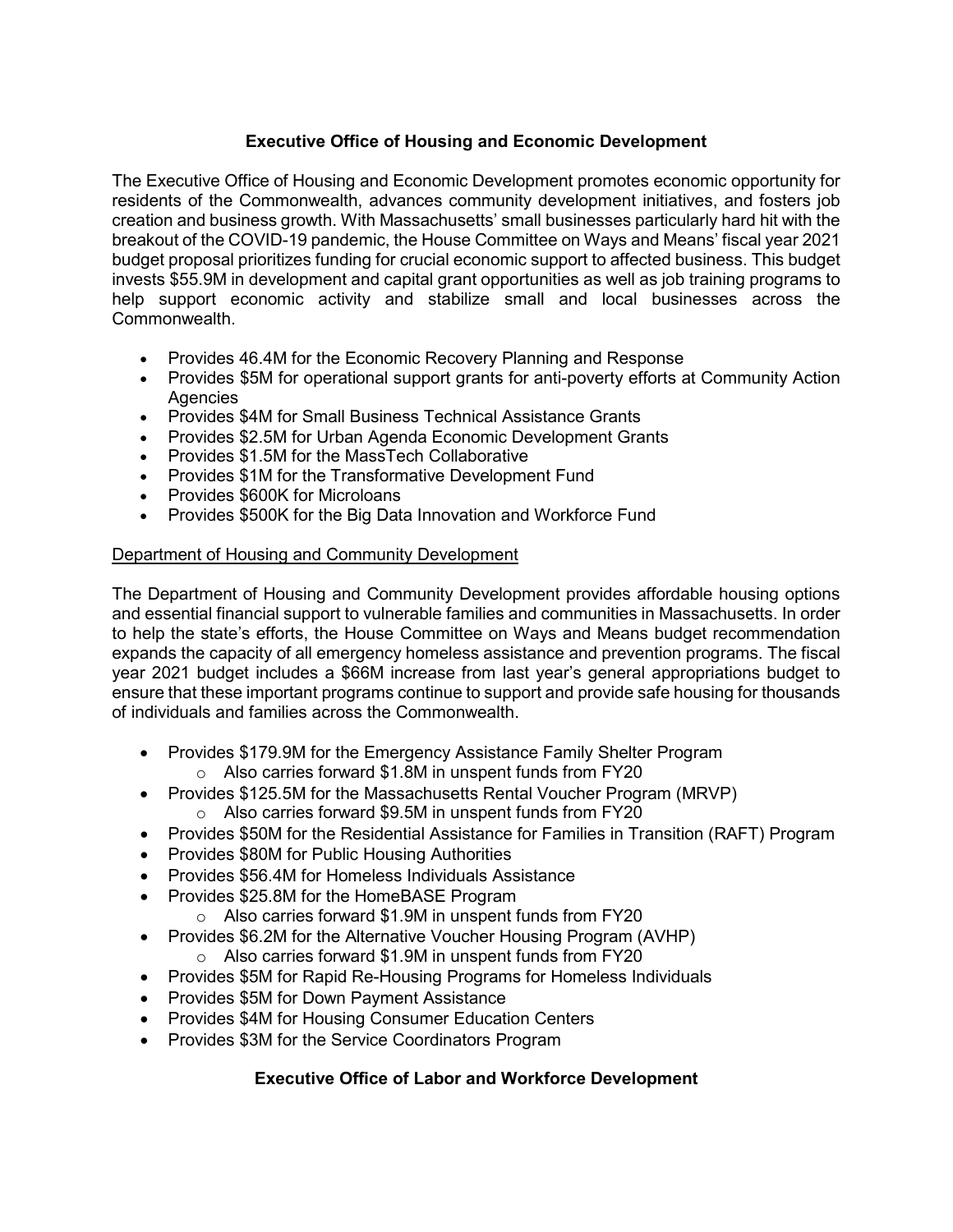The Executive Office of Labor and Workforce Development's mission is to help the citizens of the Commonwealth enter and adapt to the labor market by offering workforce training, education, and unemployment benefits. This budget continues to support the Office's work in assisting individuals with their job search and ensuring that all residents of the Commonwealth are provided with a safe, healthy, and fair working environment.

- Provides \$19.3M for Summer Jobs Program for At-Risk-Youth
- Provides \$4M for MassHire Career Centers
- Provides \$2M for the Massachusetts Manufacturing Extension Partnership
- Provides \$1.4M for the Massachusetts Service Alliance
- Provides \$1.5M for Demonstration Workforce Development Program

### **Health and Human Services**

The Executive Office of Health and Human Services plays a crucial role in providing residents of the Commonwealth with safety net services. These services, including access to healthcare, food, and temporary assistance, are vital sources of relief for Massachusetts children, families, veterans, seniors, and those with disabilities. The House Committee on Ways and Means FY 2021 budget proposal supports this mission by ensuring investments that protect the needs and safety of our state's most vulnerable populations.

#### MassHealth

MassHealth continues to be a vital part of the Commonwealth's safety net, providing healthcare and long-term care services with the goals of improving the physical, behavioral and social determinants of health, to support quality of life for its members. The House Committee on Ways and Means budget proposal includes \$18.34B for MassHealth programmatic spending to support over 1.9M members. This budget proposal invests in services for our most vulnerable populations, who rely on MassHealth coverage during times of economic downturn. These measures will ensure that all those who are eligible can receive coverage during an unprecedented pandemic.

- Provides \$395M for MassHealth Nursing Home Supplemental Rates
- Provides \$300M for one-time rate increases for provider stabilization
- Provides \$62M for MassHealth rate restructuring for nursing facilities
- Provides \$19M for new oral health benefits for adults on MassHealth
- Provides \$2.3M for expanding the Behavioral Health Justice Initiative statewide

### Department of Public Health

The Department of Public Health aims to ensure that all people of the Commonwealth remain healthy by promoting wellness, establishing and enforcing health and safety regulations, and addressing social determinants of health. The department strives to identify and eliminate health disparities within the Commonwealth affecting the most vulnerable populations. The House Committee on Ways and Means budget proposal supports this mission by increasing funding to address substance addiction throughout the state and expand current domestic violence prevention efforts.

- Provides \$161.7M for the Bureau of Substance Addiction Services
- Provides \$45.9M for Domestic Violence and Sexual Assault Prevention Program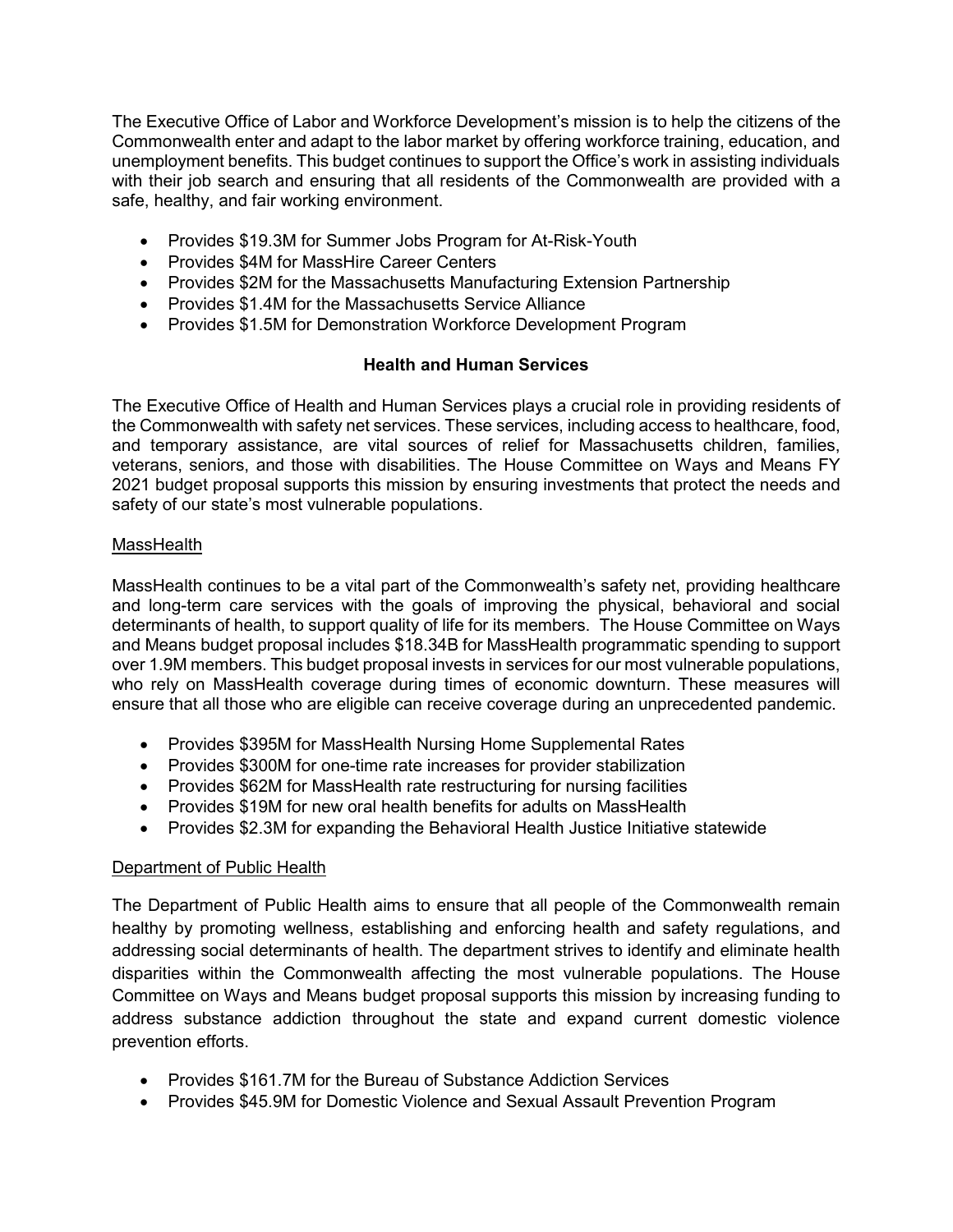• Provides \$6M for Pediatric Palliative Care

### Department of Mental Health

As the State mental health authority, the Department of Mental Health provides community-based and continuing care inpatient services for approximately 21,000 individuals throughout the Commonwealth. The department serves the severely, persistently mentally ill with the goal of enabling as many individuals to live, work, and participate within their communities. The House Committee on Ways and Means budget continues this effort by restoring reductions to jail diversionary programs and maintaining adolescent campership programs throughout the state.

- Provides \$500M for Adult Mental Health and Support Services
- Provides \$229.6M for Inpatient Facilities and Community-Based Mental Health
- Provides \$94.5M for Child and Adolescent Mental Health Services

## Department of Developmental Services

The Department of Developmental Services (DDS) empowers children and adults with developmental disabilities to become fully engaged members of their communities. The House Committee on Ways and Means budget reflects the Commonwealth's commitment to supporting both individuals with developmental disabilities and their families to become active members in their communities through day and employment programs, as well as residential and respite services. The Committee's recommendation fully funds the Turning 22 class, annualizes the costs of the Turning 22 population, and invests in programs to support consumers and their families.

- Provides \$1.29B for Community Residential Services
- Provides \$239.5M for Community Day and Work Programs
- Provides \$77.9M for Respite Family Supports
- Provides \$38.6M for Autism Omnibus

## Department of Children and Families

The Department of Children and Families strives to protect the children of the Commonwealth from abuse and neglect by providing family support services, family stabilization services, as well as foster care and adoptive services. For FY 2021, the House Committee on Ways and Means' proposal continues the trend of increasing support for this critical mission.

Investments over the past few years have enabled the agency to hire more licensed social workers with the goal of reining in new caseload ratios of 15:1. The FY 2021 recommendation builds upon this momentum with an increase of \$15.5M in overall departmental funding compared to the prior fiscal year. This funding is necessary to annualize and increase staffing levels and programs designed to produce strong families and keep children safe.

- Provides \$265.3M for Social Workers for Case Management
- Provides \$306.4M for Services for Children and Families
- Provides \$293.4M for Congregate Care Services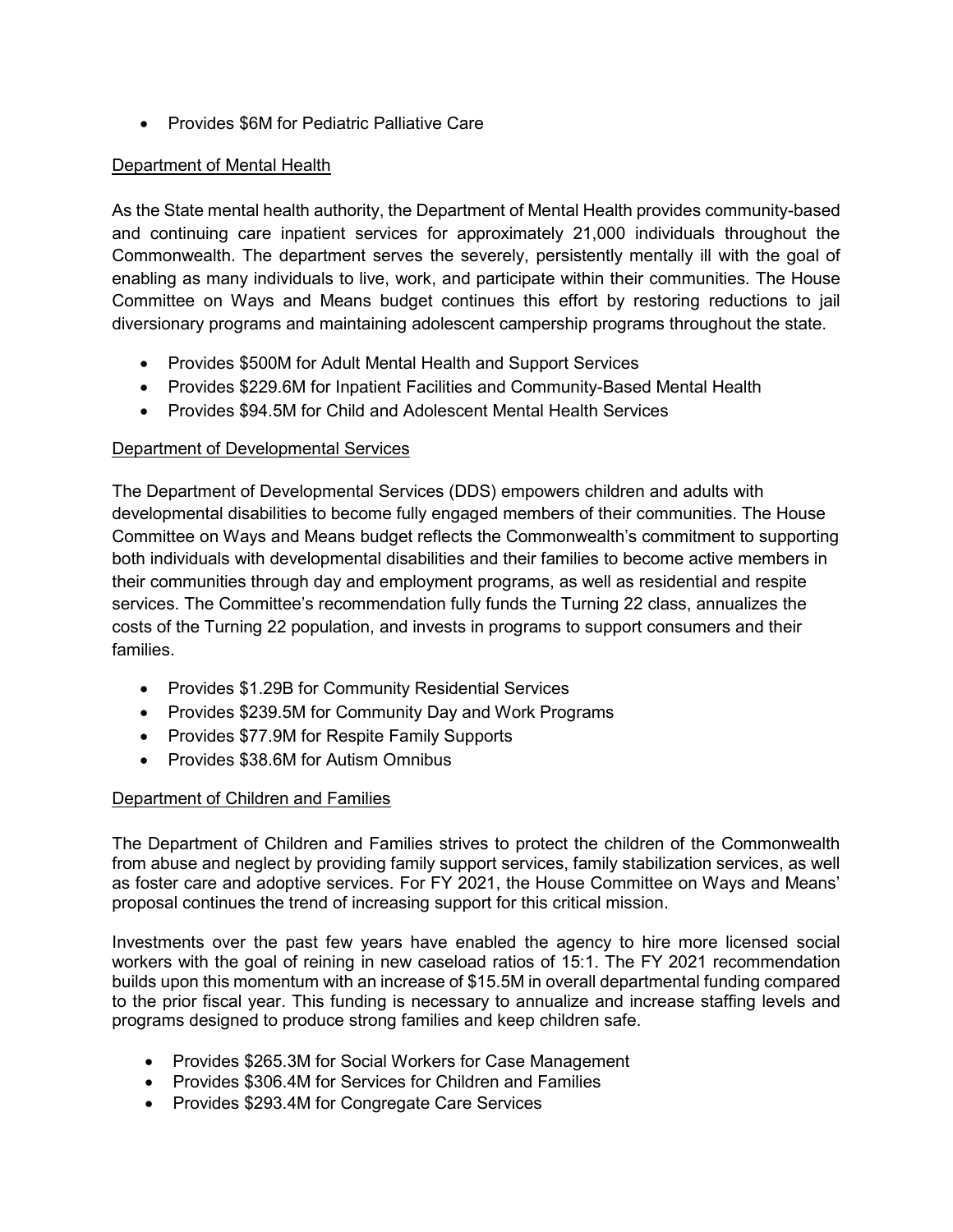• Provides \$114.6M for Clinical Support Services and Operations

### Department of Transitional Assistance

The Department of Transitional Assistance works to meet the basic needs and improve the quality of life for low-income residents of the Commonwealth. Assistance programs administered by the department are a critical step toward self-sufficiency and independence for many in Massachusetts. The House Committee on Ways and Means remains committed to protecting these vital services for the Commonwealth's most economically disadvantaged populations.

The Committee expands eligibility of the largest state run programs on behalf of the Commonwealth's underserved population. In addition, the House Ways and Means budget proposal allocates funds that will increase the purchasing power of SNAP recipients while also having the added benefit of stimulating the economy by allocating funds to be spent specifically on the state's local retail and farming industries.

- Provides \$210.4M for State Supplemental Security Income
- Provides \$241M for the Transitional Aid to Families with Dependent Children
- Provides \$13M for the Healthy Incentives Program
- Provides \$2.5M for ROCA Dual Generation Supports for High Risk Young Parents

#### Department of Youth Services

The Department of Youth Services is charged with rehabilitating youthful offenders through a continuum model of services and supervision. The House Committee on Ways and Means budget proposal highlights the importance of instilling positive change through education and skill development for the youths in the Department's care. The Department will continue to operate effective programs by partnering with all available organizations to reduce recidivism, promote positive change, and protect the public.

- Provides \$112.4M for Residential Services for Committed Population
- Provides \$27.4M for Residential Services for Detained Population
- Provides \$24.3M for the Non-Residential Services for Committed Population

### **Elder Affairs**

The Department of Elder Affairs provides services that promote independence and sustain a high quality of life for elders with support to their families and caregivers. These services range from community-based services and supports as well as nutrition programs, protective services, and housing, which are provided through a network of Aging Service Access Points and Councils on Aging Across the state. The House Committee on Ways and Means funding level of \$596M ensure these important services continue while recognizing the unprecedented continued growth in the elder population and desire to age in the community.

- Provides \$17.4M for a 10% rate increase for direct care staff
- Provides \$7.8M for Supportive Senior Housing
- Provides \$2.7M for Congregate Housing Provides \$17M for Grants to Councils on Aging
- Provides \$1M for the Serving the Health Insurance Needs of Everyone (SHINE) program
- Provides \$1M for the Geriatric Mental Health Services Program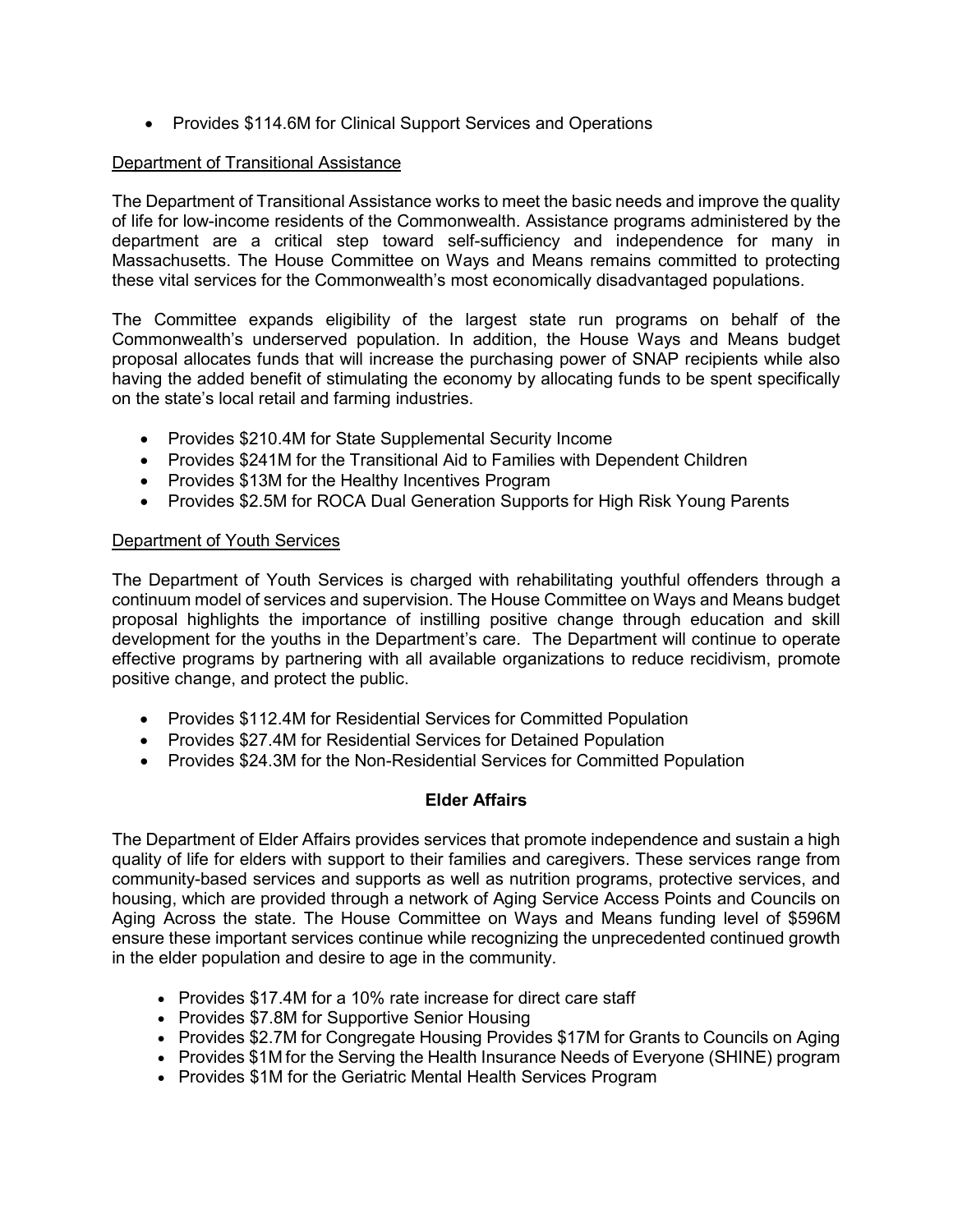### **Veterans' Services**

The Department of Veterans' Services provides veterans with access to programs and services throughout the Commonwealth. The Department provides educational opportunities, outreach centers, service benefits, as well as personal care services through the Soldiers' Homes located in Chelsea and Holyoke.

- Provides \$72.1M for Veterans' Benefit Payments
- Provides \$55.6M for the Soldiers' Homes in Chelsea and Holyoke
- Provides \$7M for Veterans' Outreach Centers
- Provides \$3.6M for assistance to homeless veterans

### **Judiciary**

The Judiciary is responsible for upholding the Massachusetts General Laws as well as laws put in place by the Constitution of the United States. The House Committee on Ways and Means budget aims to ensure that every citizen has equal access to justice through the court system. The Committee's proposal continues to endorse this mission by including a \$5M increase over the FY20 GAA appropriation to fund civil legal aid programs that provide vital support for the Commonwealth's most vulnerable individuals and their families, support which is particularly critical due to the impacts of COVID-19.

- Provides \$762.3M for the Trial Court
- Provides \$256.2M for the Committee for Public Counsel Services
- Provides \$146.5M for the District Attorneys' Offices of the Commonwealth
- Provides \$29M for Massachusetts Legal Assistance Corporation
- Provides \$6.5M for Community Based Re-entry Programs
	- o Also carries forward \$3.1M in unspent funds from FY20

## **Public Safety and Security**

The House Committee of Ways and Means' budget recommendation provides funding for the Executive Office of Public Safety and Homeland Security and the fourteen sheriff's departments, allowing the Commonwealth to continue to develop and implement programming that ensures the safety and security of residents. The FY 2021 budget recommendation provides targeted increases to carry on with this important endeavor. Moreover, this budget incorporates investments related to criminal justice reform that impact an array of state functions, from the development of core infrastructure and technology to the provision of vital clinical care and reentry services. Services provided by the agencies of Public Safety include, but are not limited to: enforcing statewide laws, protecting the state against fire and other emergency situations, and all other correctional related programs.

- Provides \$746M for the Department of Correction
- Provides \$617M for the Commonwealth's 14 sheriffs' offices
- Provides \$449M for the Department of State Police including \$5.7M for a new State Police class
- Provides \$44M for the Executive Office of Public Safety
- Provides \$30M for the Department of Fire Services